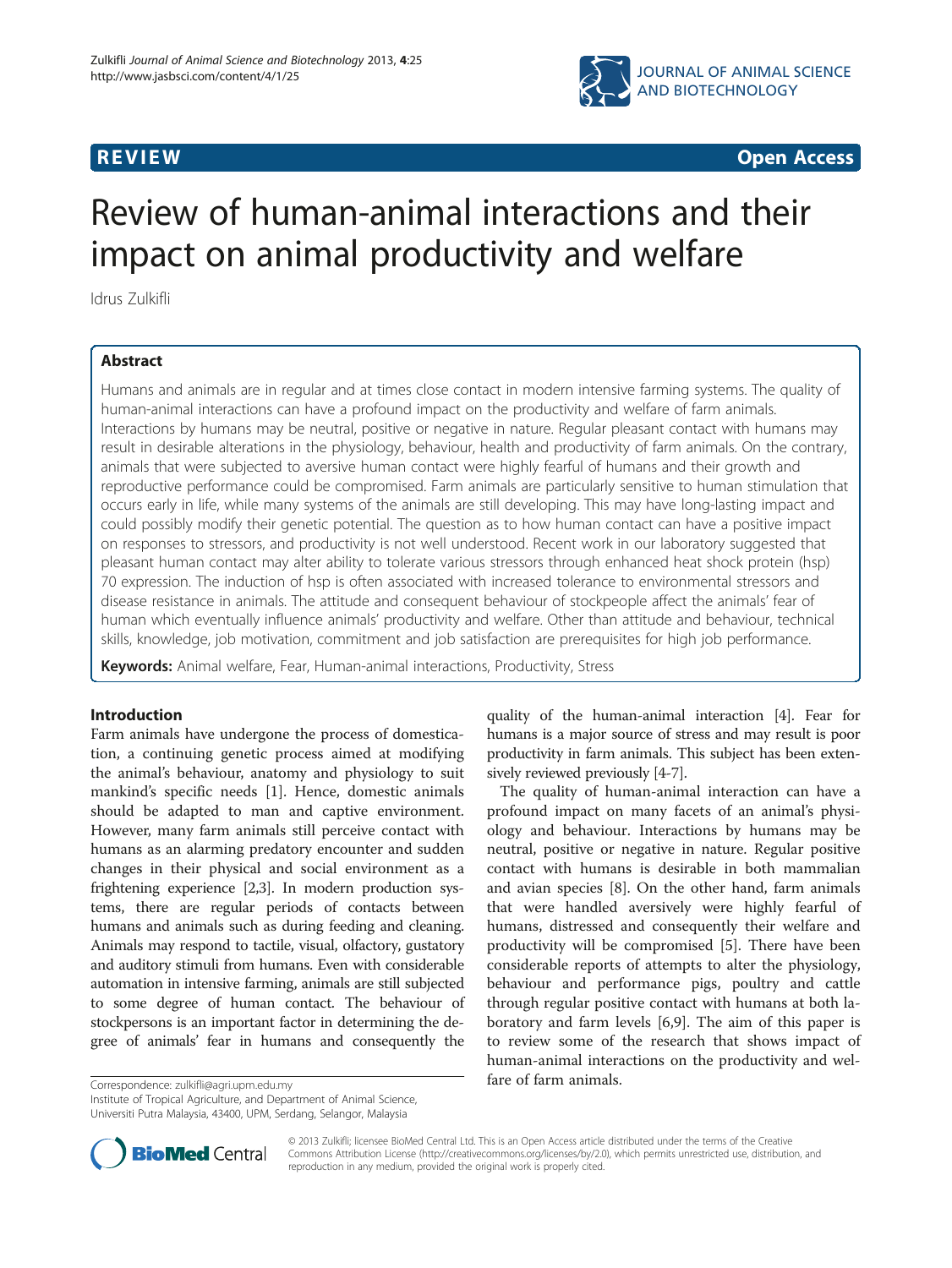#### The concept of human-animal interactions

According to Estep and Hetts [\[10](#page-5-0)], human-animal interactions can be defined as the degree of relatedness or distance between animal and humans. A relationship develops between the stockperson and an animal in his / her care. The relationship requires mutual individual recognition. Animals may respond to tactile, visual, olfactory, gustatory and auditory stimuli from humans. The quality of human-animal interactions will determine whether the influence on an animal's physiology and behaviour is desirable or otherwise [[5\]](#page-5-0). There is the question of whether animals can discriminate one human to another human. Literature regarding the ability of farm animals to recognise individual people is inconsistent. A number of experiments suggested that farm animals respond the same way to different people. Hemsworth [[11](#page-5-0)] compared the response of pigs to two different stockpersons which differed markedly in their nature of contact with pigs. The authors concluded that pigs were unable to differentiate between different people and aversive handling by one person made the animals fearful of all people. Jones [\[12](#page-5-0)] indicated that chicks that had been habituated to one person by a regimen of regular handling also showed less fear of similarly dressed but otherwise dissimilar people. On the contrary, other studies showed that pigs [\[13,14\]](#page-5-0), laying hens [[15\]](#page-5-0) and sheep [\[16\]](#page-5-0) were able to recognise individual people. Rybarczyk [[17\]](#page-5-0) suggested that dairy cows may recognise people by their faces [[17\]](#page-5-0).

#### Modifying the stress and fear reactions in animals through human-animal interactions

Stress can be defined as any disruption of an animal's homeostatic equilibrium requiring the animal to make some responses to maintain its psycho-physiological integrity [\[18](#page-5-0)]. The life of a farm animal is constantly challenged by an array of factors that may evoke stress responses. Overcrowding, extreme temperatures, social disruption, unfamiliar sounds, unfamiliar or uncaring handlers, feed and water restriction, injection with antigens, disease are common environmental factors that may disrupt homeostasis. Biological reactions to stress comprise changes in behaviour, neuroendocrine system, autonomic nervous system and immune system [[19\]](#page-5-0). In many stressful events, the first line of defence is behavioural response, which is biologically economic. When the biological system fails to cope with the stressor(s) and behavioural activity is suppressed, an animal depends on the integrative capacities of nervous and endocrine systems. Regardless of whether the stimulus is threatening or not, two distinct pathways involving interlocking physiological reactions will be evoked. The first pathway comprises the sympathetic adreno-medullary (SA) system that is responsible for the increase in the

synthesis and release of cathecolamines (adrenaline and noradrenaline). The SA system reaction is manifested by immediate increases in blood pressure, muscle tone, nerve sensibility, respiration rate and blood sugar. Although the system may have dramatic physiological consequences, it is short term. Activation of the hypothalamic-pituitaryadrenal axis is a longer adjustment to environmental fluctuations. Sensory inputs cause the release of corticotrophin-releasing hormone form the hypothalamus. The neurohormone stimulates the anterior pituitary gland to release adrenocorticotrophin hormone that elicits the adrenal cortex to release glucocorticoids (cortisol and corticosterone). Glucocorticoids are known to modulate immune response, shift metabolism, influence growth, and alter behaviour [\[20](#page-5-0)]. Changes in the circulating levels of cortisol or corticosterone are routinely used to measure an animal's response to stress.

Stress and fear are not synonymous but the latter may contribute to overall stress, particularly if the frightening stimulation is intense, prolonged or inescapable [\[21,22](#page-5-0)]. According to Jones [[8](#page-5-0)], fear is an emotional (psychophysiological) response to perceived danger. Gray [[23](#page-5-0)] defined fear as a form of emotional reaction to a stimulus that the animal works to terminate, escape from, or avoid. High levels of fear not only represent a state of suffering but they are also a powerful and potentially damaging stressor. Two of the commonest and potentially frightening events encountered by farm animals are sudden changes in their social or physical environment and their exposure to people [[8\]](#page-5-0). Animals probably perceive a new unfamiliar environment with a degree of uncertainty that acts as a psychological stimulus. In pigs, short-term exposure to a novel environment induced both behavioural and emotional reactions such as increased locomotive activity and escape attempts, vocalization, and as well as hormonal responses [\[24\]](#page-5-0). Novel environment is a potent fear- and stress-elicitor in all animals. Zulkifli et al. [[25](#page-5-0)], and Zulkifli and Siti Nor Azah [\[26](#page-5-0)] noted elevation of heterophil / lymphocyte ratios (HLR) 24 h following transfer of chicks to new home cages. Translocation of chicks from the hatcher to brooding cages or pens may result in behavioural inhibition and panic [\[8\]](#page-5-0).

The predominant response of the domestic fowl to humans is thought to be one of fear [[27\]](#page-5-0). Naive chickens may perceive contact with humans as an alarming predatory encounter. It is common for farm animals to display fear-related behaviour in the presence of humans such as withdrawal from or avoidance of humans, immobility such as freezing or crouching [[9,21\]](#page-5-0). Fear of humans in farm animals can be measured by home cage avoidance test, box plus experimenter and approaching human test [\[8](#page-5-0)]. The approaching human test is useful for commercial poultry flocks raised in floor pens. An experimenter can film the withdrawal responses of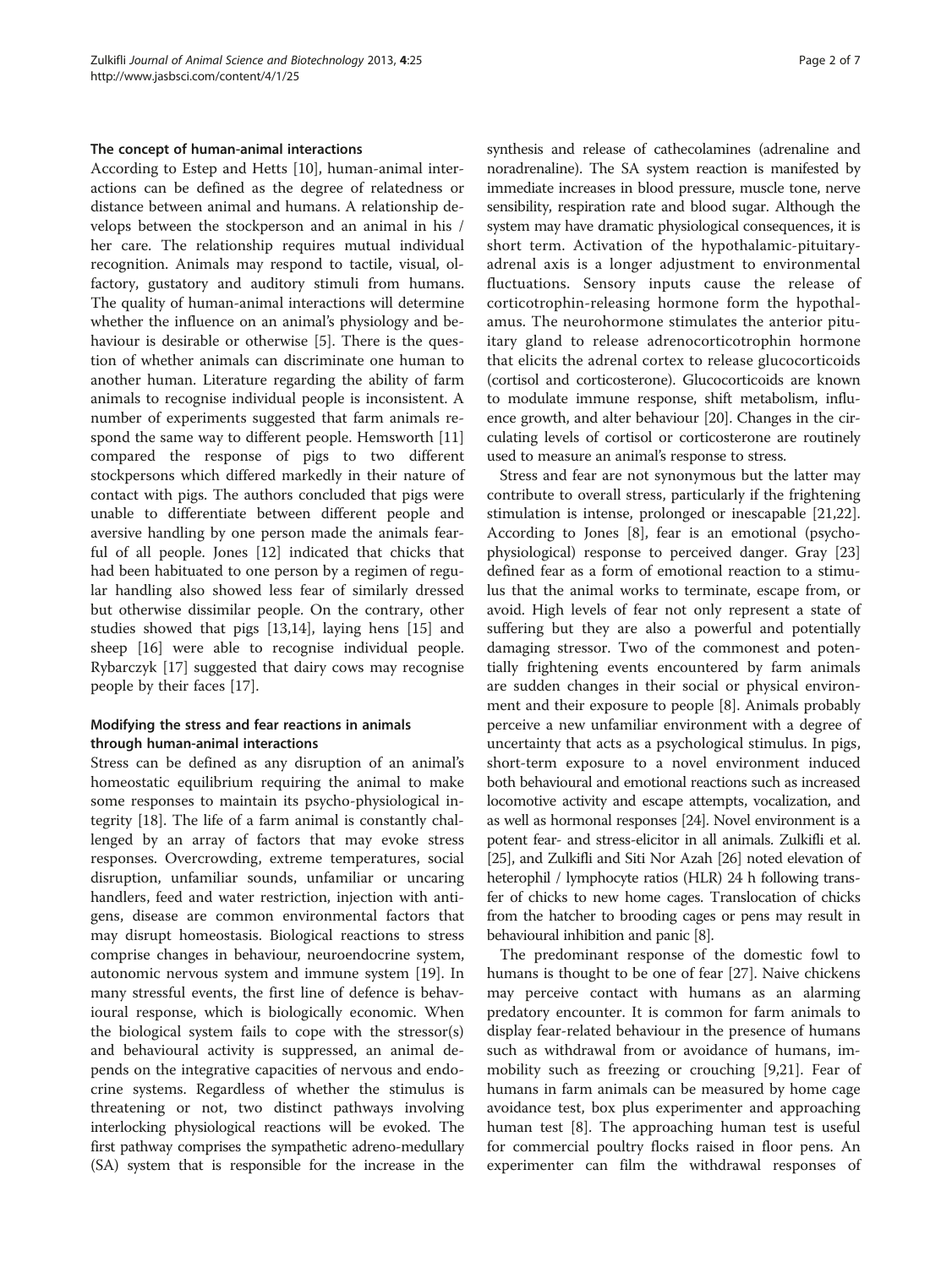chickens as he walks slowly through a chicken house. Orientation away and withdrawal from the approaching human may be equated with fear levels. It is well documented that procedures with high human involvements, such as catching, loading and unloading can evoke both stress and fear reactions which may compromise chickens' welfare [\[28](#page-5-0)-[30\]](#page-5-0). Hemsworth and Gonyou [[5\]](#page-5-0) indicated that pigs exhibited marked avoidance of humans following imposition of daily negative interactions as little as 15 to 30 s.

There is considerable report to suggest that regular positive human contact is a powerful and reliable method to dampen stress and fear reactions in pigs [\[31](#page-5-0)], dairy cows [\[32\]](#page-5-0), goats [[33\]](#page-5-0), and poultry [[26,34,35\]](#page-5-0). Al-Aqil et al. [\[35](#page-5-0)] subjected broiler chicks to a pleasant physical contact daily for 30 s from 1 to 28 d of age. The authors found that those chickens had lower HLR, plasma levels of corticosterone (CORT), and shorter tonic immobility (TI) duration than their neglected counterparts following road transportation. Jones [\[8](#page-5-0)] suggested that the benefit of regular handling was specifically reducing birds' fear of humans rather than through any effect on their underlying fearfulness. However, during transit chickens may be exposed to an array of stressful and fearful stimuli including thermal extremes, acceleration, vibration, motion, impacts, feed and water deprivation, social disruption and noise [[36\]](#page-5-0). Similarly, Lyons [\[37](#page-5-0)] reported that early human contact not only influenced behavioural responses to humans but also to novel stimuli. Hence, the findings of Lyons [[37\]](#page-5-0), and Al-Aqil et al. [\[35\]](#page-5-0) showed that regular pleasant human contact may attenuate nonspecific underlying fearfulness in animals.

There is evidence that poultry are also sensitive to visual contact with humans [[26,38,39\]](#page-5-0). Zulkifli et al. [[34](#page-5-0)] reported that visual contact procedure involving the experimenter standing in the centre of a pen (with no attempted physical contact with birds) for 10 min twice daily from 0 to 3 wk reduced fear and stress reactions to handling and crating. Jones [[38\]](#page-5-0) demonstrated that visual contacts without tactile interaction was more effective in reducing fear of humans than picking up and stroking the birds. Visual contact is obviously more feasible and practical than physical contact in commercial poultry flocks. There is, however, limited documented work on visual contact with humans, on stress and fear responses in non-avian species.

One of the earliest studies on the effect of early age stimuli on physiological stress response was by Levine [[40\]](#page-5-0) who reported that infantile stimulation through handling elicited long lasting alterations of the adrenocortical function in rodents. When adults, these rats had lower CORT both basally and during recovery, after withdrawal of stressors than those that were not handled, Gross [\[41](#page-5-0)] suggested that stimulation which occur early in life while many systems of the animals are still developing may have long lasting impact and could possibly modify expression of their genetic potential. Studies in pigs demonstrated that early handling during the first eight wk of life increased the approach behaviour of pigs to an experimenter in a standard test from 10 to 24 wk of age [\[42](#page-5-0)]. Zulkifli et al. [[34](#page-5-0)] compared the effect of regular visual contact from 0 to 3 wk, 0 to 6 wk and 3 to 6 wk in chickens subjected to crating at 42 d of age. Chickens subjected to visual contact from 3 to 6 wk showed longer TI durations and higher HLR in response to crating than those interacted at other ages. Based on these studies, it appears that early age human contact may have long-term effects. On the other hand, Jones and Waddington [\[43](#page-5-0)] reported that fear of humans in 20-day-old chicks was equally reduced irrespective they were handled from 0 to 9, 10 to 18, or 0 to 18 d of age.

It is not clear whether the quality of human contact experienced by animals at an early age can be modified by subsequent pleasant or unpleasant interaction with humans. This is critical under commercial setting because there will be variation both between and within stockpersons in their behaviour toward farm animals. Al-Aqil et al. [\[35\]](#page-5-0) subjected chicks to either a combination of pleasant-unpleasant or unpleasant-pleasant physical contacts from 1 to 14 d and 15 to 28 d of age, respectively. Based on HLR and CORT reactions to road transportation, the authors concluded that the benefits of early age positive human contact can be modified by subsequent unpleasant experience with humans. The authors also indicated that chickens which had experienced pleasant human contact early in life may perceive the presence of humans as a signal for continuous positive interaction. Hence, subsequent exposure to unpleasant human contact may result in disappointment with consequent elicitation of the physiological stress response.

## Effect of human-animal interactions on animal productivity

There is substantial evidence of a negative relationship between underlying fearfulness and productivity in farm animals [[4](#page-5-0),[5\]](#page-5-0). Because positive interaction can reduce fear of humans, such practice may enhance productivity of farm animals. Gross and Siegel [\[44\]](#page-5-0) postulated that positive human contact may reduce the resources otherwise required by animals to respond to their human associates and that resources can be utilised for productivity. In poultry, some authors [[44-46\]](#page-5-0) reported a significant improvement in weight gain and feed efficiency in positively handled chickens. The enhanced disease resistance and immune response in those studies could be associated with the stress modulating effect of human contact. However, others demonstrated that positive tactile interaction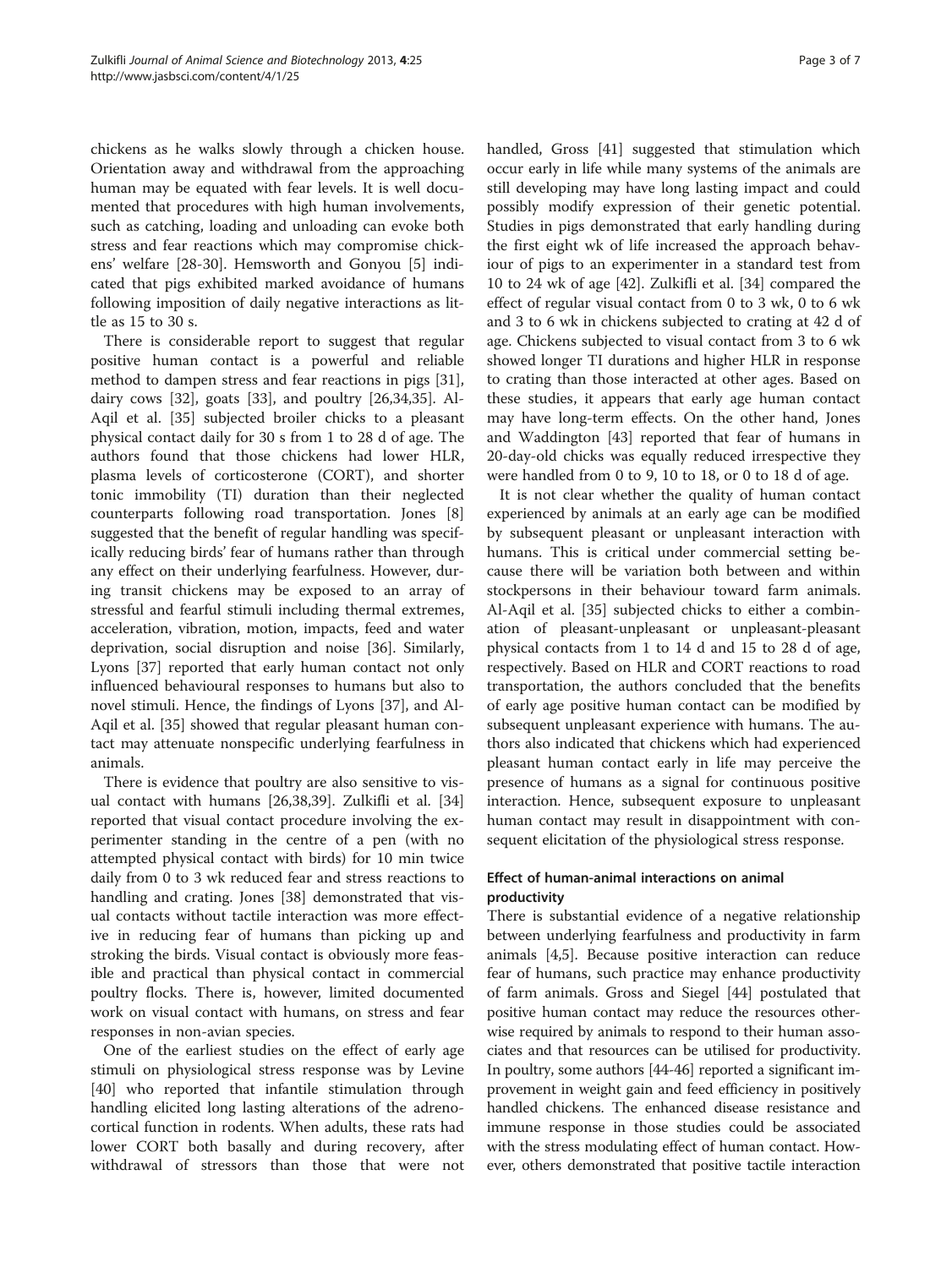either had negligible [[47](#page-6-0)] or negative effect [[48](#page-6-0)] on growth performance. Nature of the physical contact, breed and age differences may have accounted for the discrepancies. Zulkifli et al. [\[34](#page-5-0)] reported that regular visual contact, irrespective of age, had no effect on weight gain, feed intake, FCR and mortality rates of broiler chickens. Zulkifli and Siti Nor Azah [[26\]](#page-5-0) compared the effects of physical and visual contacts and showed only the former was beneficial in enhancing growth performance. Physical contact which involved picking up and stroking the chickens appeared to be more "interactive" than visual contact in broiler chickens. In laying hens, however, Barnett et al. [[39](#page-5-0)] showed that regular visual contact which reduced the subsequent avoidance behaviour of laying hens improved egg production.

According to Hemsworth and Coleman [\[26](#page-5-0)], fear of humans may be considered as one of the major factors for depressed growth and reproductive performance in commercial pigs. Hemsworth et al. [\[31](#page-5-0)] subjected gilts to either pleasant or unpleasant human contact three times per week for 2 min in duration from 11 to 22 wk of age. The authors noted gilts in the pleasant handling treatment had significantly better weight gain but not feed efficiency than those in the unpleasant handling treatment. Unpleasant physical contact with humans reduced testicle size and delayed co-ordinated mating response in boars when compared to those subjected to positive handling by humans. In the similar study, gilts in the unpleasant treatment showed a lower pregnancy rate than those in the pleasant treatment. Work by Paterson and Pearce [\[49](#page-6-0)], and Pearce et al. [[50\]](#page-6-0), however, suggested that the growth response of pigs housed in groups was not affected by regular aversive handling by humans. There is a possibility that pigs raised in large groups may receive psychological protection from members of the group.

There have been relatively few human contact and productivity studies in other farm animals. Rushen et al. [[51\]](#page-6-0) showed that pleasant human contact had negligible effect on milk yield but reduced some behavioural signs of agitation in dairy cattle that were stressed due to milking in an unfamiliar environment. The authors concluded that human contact is not sufficient to reduce neuroendocrine reaction to novelty / isolation stress.

#### Effect of human-animal interactions on animal health

The immune system, once considered an autonomous system, is integrated with other physiological systems and is sensitive to regulation of the brain [\[52](#page-6-0)]. Because human contact may result alterations in brain physiology and morphology [[53](#page-6-0)] it is possible that immune response and disease resistance will be affected. It is well established that farm animals encountering challenging conditions often show some degree of immunosupression [[54](#page-6-0)-[57](#page-6-0)].

Chronic activation of the hypothalamic-pituitary-adrenal axis and the sympathetic-adrenal-medullary axis results chronic production of corticosteroids and cathecolamines, respectively. Lymphocytes, monocytes or macrophages and granulocytes, exhibit receptors for corticosteroids and cathecolamines, which can alter cellular trafficking, proliferation, cytokine secretion, antibody production and cytolytic activity [\[58\]](#page-6-0).

Because fear is a potent stressor, reducing fear of humans in farm animals through positive human contact may enhance the health of animals. Other than poultry there is a lack of information on the effect of human contact on the immune response and disease resistance in farm animals. Gross and Siegel [[44](#page-5-0),[59](#page-6-0),[60](#page-6-0)] reported that chickens habituated to humans through pleasant contact were more resistant to Escherichia coli and Staphylococcus aureus infections and had greater antibody production against erythrocyte antigens than those that were ignored. Zulkifli et al. [\[34](#page-5-0)] indicated that regular visual contact from 0 to 3, and 0 to 6 wk of age may improve antibody production against Newcastle disease vaccine. Similarly, Barnett et al. [[39\]](#page-5-0) showed that hens subjected to regular pleasant human contact had improved cell-mediated immune response to a mitogen when compared to the chickens that received negative human contact. The benefit of human contact improving disease resistance and immune response could be associated with its effect on modulating physiological stress response.

## How do positive human-animal interactions improve animal productivity and welfare?

There is the question of how positive human-animal interaction can improve productivity and modify physiological stress response of farm animals. At any particular time, resources available to an individual are finite. Hence, competition for resources between body functions such as growth, reproduction and health will always occur [[57\]](#page-6-0). The resources required to respond to prolonged and severe stress may be significant. Gross and Siegel [\[9\]](#page-5-0) suggested that habituation to humans reduces the resources otherwise needed by the bird to respond to subsequent human contact, and these resources could be used either for coping 'with other environmental stressors of for productivity.

Jones [\[8](#page-5-0)] suggested that regular human contact exerts its effect by specifically reducing chickens' fear of humans. For example regular handling failed to influence chicks' reactions to unfamiliar places and objects [[61,62\]](#page-6-0). On the contrary, Lyons [[37\]](#page-5-0) reported that early human contact not only influenced behavioural reaction of goats to human exposure but also a range of novel stimuli. Al-Aqil et al. [[35\]](#page-5-0) showed that regular pleasant human contact reduced stress and fear reactions to road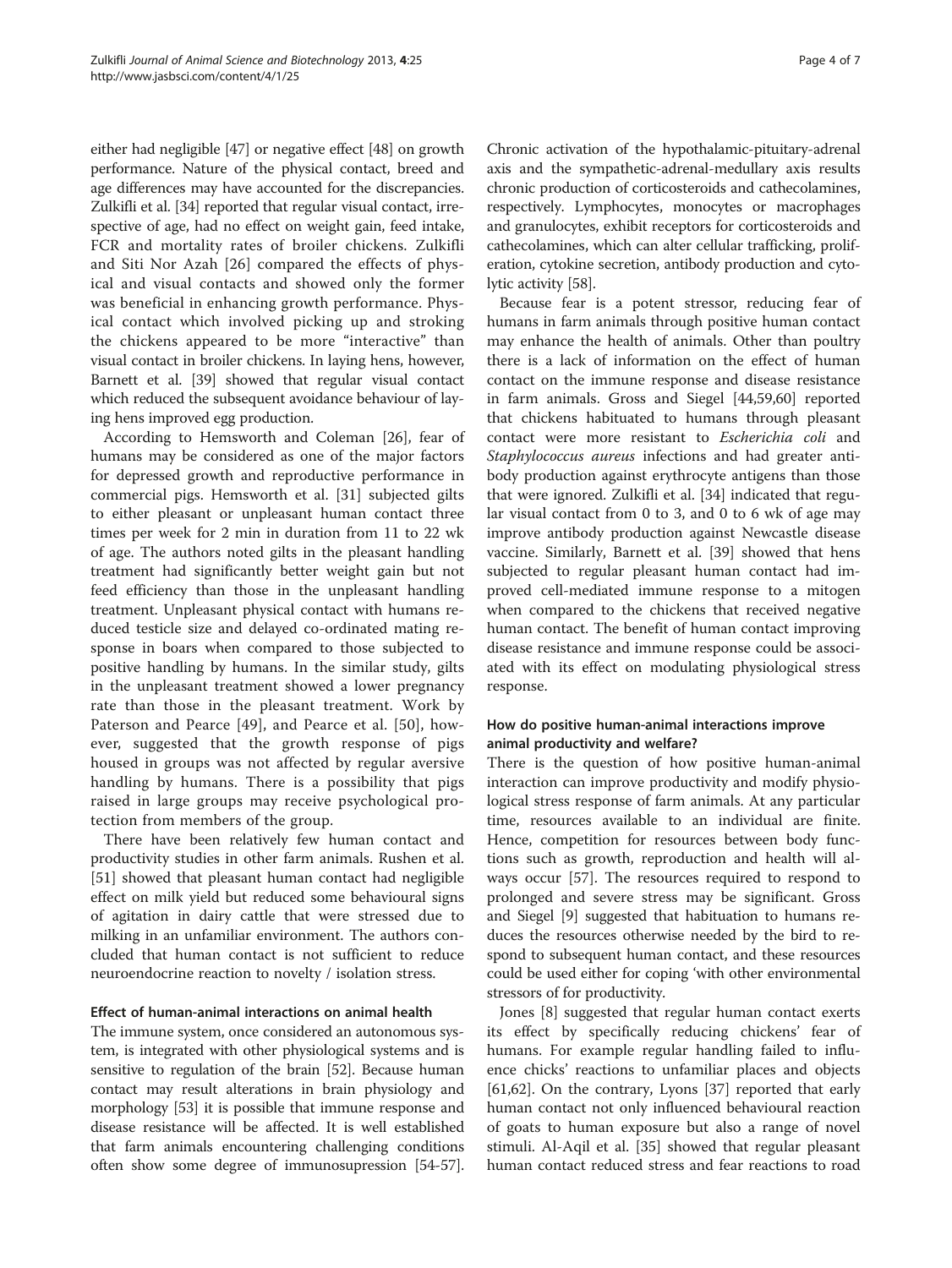transportation in broiler chickens. Although road transportation involved handling by humans, it is a multifactorial process which include feed and water deprivation, noise, vibration, thermal extremes, social disruption, crowding and restriction of movements [\[36](#page-5-0)]. Fluck [[63](#page-6-0)] suggested that handling of chicks decreased forebrain aminobutyric acid (GABA) receptors and in vitro GABA release from brain tissues. Hence, it appears that reduced chickens' fear to humans is not the only possible explanation for the benefit of a positive human-animal interaction on farm animals.

When living organisms are exposed to thermal stresses, the synthesis of most proteins is retarded but a group of highly conserved proteins known as heat shock proteins (hsp) are rapidly synthesized [[64](#page-6-0)]. In a heat shocked cell, hsp may bind to heat sensitive proteins and protect them from degradation, or may prevent damaged proteins from immediately precipitating and permanently affecting cell viability. It has been documented that stressors other than thermal stressors, for example feed restriction, confinement in crates, transportation and social isolation [[65](#page-6-0)-[68](#page-6-0)] may also elicit hsp 70 response in poultry. The induction of hsp is often associated with increased tolerance to environmental stressors and disease resistance [\[65,69](#page-6-0)]. Al-Aqil et al. [\[35\]](#page-5-0) subjected broiler chickens to either pleasant or unpleasant negative human handling from 1 to 28 d of age. Following 3 h of road transportation, the chickens had lower heterophil / lymphocyte ratios, shorter TI duration and greater hsp 70 expression than those that were ignored or handled unpleasantly. Thus, it can be concluded that pleasant human contact may alter ability to tolerate road transportation stress through enhanced hsp 70 expression.

# The impact of stockmanship on animal productivity and welfare

The factors commonly emphasised to improve farm animals' productivity are genetics, housing, nutrition, and health. There is, however, less emphasis on the quality of stockmanship. The way a stockperson carry out his or her routine animal care tasks may contribute to the overall relationship that animals have with humans and determine the relationship is positive, negative or neutral. Review of research in commercial pig and dairy farms showed a significant sequential relationships between stockpeoples' attitudes and behaviour towards animals and the fear of humans and productivity [\[70,71](#page-6-0)]. However, there is limited work in the poultry industry. Cransberg et al [\[72\]](#page-6-0) investigated the relationship between stockperson attitude and behaviour, bird behaviour and productivity in 24 commercial broiler chicken farms. Unlike findings in pigs and dairy cattle, the authors failed to find a relationship between stockpeoples' attitude and behaviour. Although sequential relationships between human behaviour, bird behaviour and production were noted by the authors the magnitude of these relationships were not as substantial as found in pig and dairy industries. The lack of physical contact between stockperson and chickens and the large number of chickens managed by the stockpeople explanations for the results [\[72\]](#page-6-0). On the contrary, close physical contact between stockpeople and animals is common in pig and dairy farms.

The attitude of a stockperson holds about animals will strongly influence their behaviour towards animals [\[4](#page-5-0)]. The attitude and consequent behaviour of stockpeople affect the animals' fear of human which eventually influence animals' productivity and well-being. Other than attitude and behaviour, technical skills, knowledge, job motivation, commitment and job satisfaction are prerequisites for high job performance. Hence, proper selection and formal training of stockpeople are critical. Today, many countries, including Malaysia, are facing labour shortage in the agriculture sector. This may limit the capacity to select high potential stockpersons. Another possible limiting factor is the inadequate educational background of the stockpeople which may restrict their ability to be trained formally [\[4](#page-5-0)]. Thus, the content of the training programme has to be easily comprehensible by the target group. It is also critical that the animal industry recognizes and appreciates the stockpeoples' role in determining animal performance and welfare. Better financial rewards and clear career pathway for stockpeople would contribute to better motivation and job performance.

## Conclusion

The preceding discussion clearly highlights the opportunity to improve productivity and welfare of farm animals through positive human-animal interactions. Most of the previous findings on human-animal interaction were based on laboratory studies. More on-farm studies, particularly in poultry, are required before appropriate operational strategies can be formulated for overall ease and feasibility of implementation in commercial settings. Factors such as genetic background, housing system, prior experience and individual variation may determine how an animal respond to human contact. The precise physiological mechanisms underpinning the effect of human-animal interactions on productivity and welfare of farm animals are unclear, although changes in ability to express heat shock proteins may be considered a possible route of action. The quality of stockmanship may markedly influence the productivity and welfare of farm animals. In intensive animal productions systems the tasks of managing and monitoring intensively-raised animals have been increasingly replaced by the use of modern technologies such as automation and surveillance cameras. Such technologies are labour-saving but opportunities for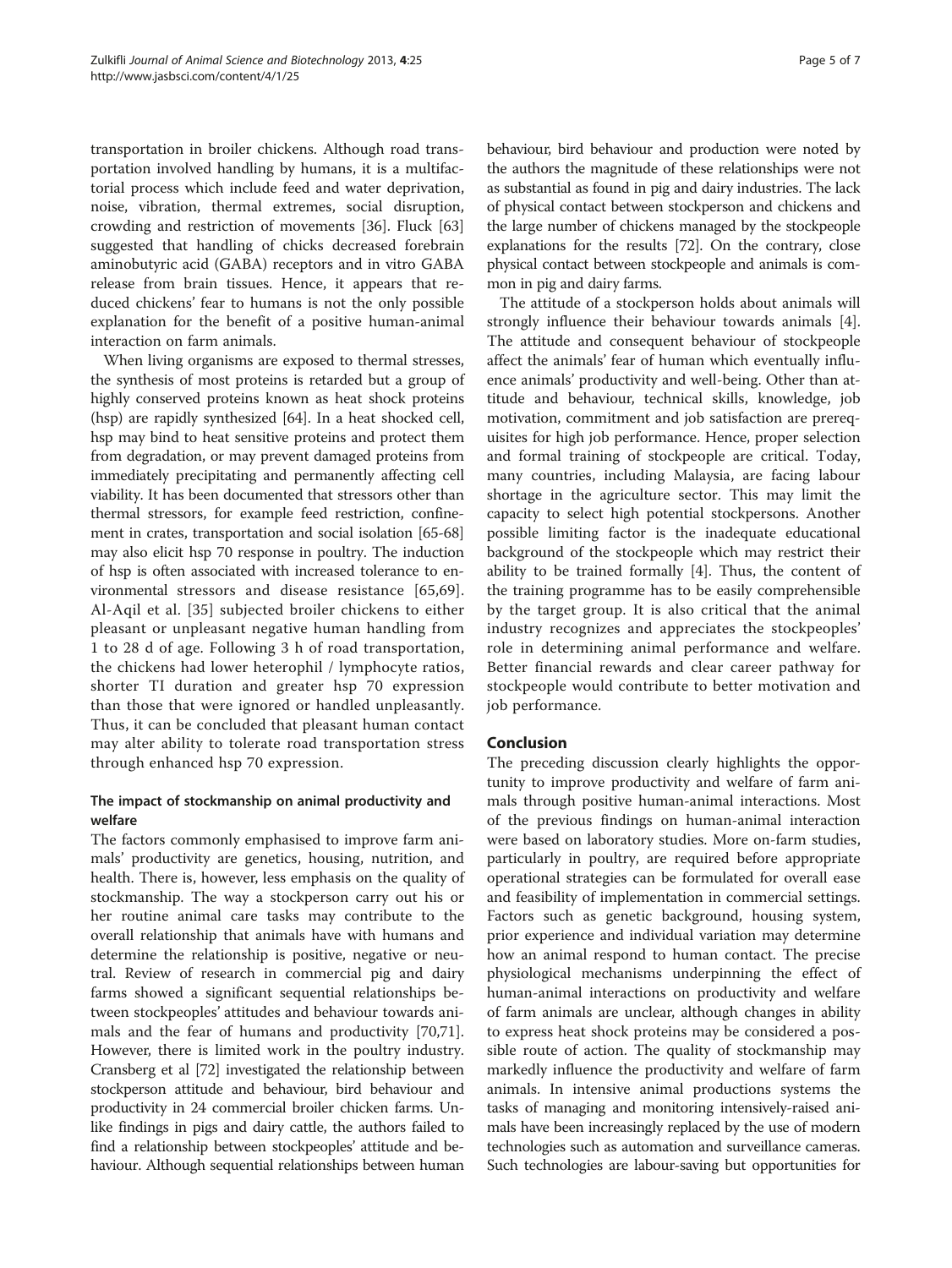<span id="page-5-0"></span>animals to interact with humans will be limited and thus, may exacerbate their natural fear of humans. A more regular visual contact with animals is necessary to dampen underlying fearfulness and physiological stress in farm animal. Hence, the attitude and behaviour of the stockpeople towards farm animals have to be emphasised.

#### Competing interests

The author declares that he has no competing interests.

#### Received: 3 May 2013 Accepted: 4 July 2013 Published: 15 July 2013

#### References

- 1. Siegel PB: Behavior-genetic analyses and poultry husbandry. Poult Sci 1993, 72:1–6.
- Suarez SD, Gallup GG Jr: Open-field behaviour in chickens: the experimenter is a predator. J Comp Physiol Psycho 1982, 96:432-439.
- 3. Jones RB: Fear and distress. In Animal Welfare. Edited by Appleby MC, Hughes BO. Wallingford: CAB International; 1997:75–88.
- 4. Hemsworth PH, Coleman GJ: Human-Livestock Interactions: The Stockperson and the Productivity and Welfare of Intensively Farmed Animals. Wallingford: CAB International; 1998.
- Hemsworth PH, Gonyou HW: Human contact. In Animal Welfare. Edited by Appleby MC, Hughes BO. Wallingford: CAB International; 1997:205–218.
- 6. Hemsworth PH: Human–animal interactions in livestock production. Appl Anim Behav Sci 2003, 85:185-198.
- 7. Waiblinger S, Boivin X, Pedersen V, Tosi MV, Janczak AM, Visser EK, Jones RB: Assessing the human-animal relationship in farmed species; A critical review. Appl Anim Behav Sci 2006, 101:185–242.
- Jones RB: Fear and adaptability in poultry: insights, implications and imperatives. Wld's Poult Sci J 1996, 52:131–174.
- 9. Hemsworth PH, Barnett JL: Human-Animal Interactions and Animal Stress. In The Biology of Animal Stress. Edited by Moberg GP, Mench JA. Wallingford: CAB International; 2000:309–315.
- 10. Estep DQ, Hetts S: Interactions, relationships and bonds: the conceptual basis for scientist-animal relations. In The Inevitable Bond-Examining Scientist-Animal Interactions. Edited by Davis H, Balfour AD. Cambridge: CAB International; 1992:6–26.
- 11. Hemsworth PH, Coleman GJ, Cox M, Barnett JL: Stimulus generalization: the inability of pigs to discriminate between humans on the basis of their previous handling experience. Appl Anim Behav Sci 1994, 40:129–142.
- 12. Jones RB: Ontogeny of the response to humans in handled and nonhandled female domestic chicks. Appl Anim Behav Sci 1995, 42:261-269
- 13. Tanida H, Nagano Y: The ability of miniature pigs to discriminate stimuli between a stranger and their familiar handler. Appl Anim Behav Sci 1998, 56:149–159.
- 14. Koba Y, Tanida H: How to miniature pigs discriminate between people? The effect of exchanging cues between a non-handler and their familiar handler on discrimination. *J Anim Sci* 1997 2001, **61:**239-252.
- Davies H, Taylor A: Discrimination between individual humans by domestic fowl. Br Poult Sci 2001, 42:267–279.
- 16. Boivin X, Desprès Nowak R, Nowak R, Tournadre H, Le NP: Discrimination between shepherds by lambs reared under artificial conditions. J Anim Sci 1997, 75:2982–2898.
- 17. Rybarczyk P, Koba Y, Rusehn J, Tanida De Passille H: Recognition of people by dairy calves using colour of clothing. Appl Anim Behav Sci 2000, 74:175–159.
- 18. Zulkifli I: Stress and disease development. In Diseases of Poultry in Southeast Asia. Edited by Zamri-Saad M. Serdang: UPM Press; 2006:1–8.
- 19. Moberg GP: Biological response to stress: Implications for animal welfare. In Biology of Animal Stress: Basic Principles and Implications for Animal Welfare. Edited by Moberg GP, Mench JA. Wallingford: CAB International; 2000:1–21.
- 20. Moberg GP: Biological response to stress: Key to assessment of animal well-being? In Animal Stress. Edited by Moberg GP. Bethesda, Maryland: American Physiological Society; 1985:27–49.
- 
- 21. Jones RB: The assessment of fear in the domestic fowl. In Cognitive Aspects of Social Behaviour in the Domestic Fowl. Edited by Zayan R. Duncan: IJH: Amsterdam: Elsevier; 1987:40–81.
- 22. Craig JV, Adams AW: Behaviour and well-being of hens (Gallus domesticus) in alternative housing environments. Wld's Poult Sci J 1984, 40:221–240.
- 23. Gray JA: The Psychology of Fear and Stress. Cambridge, England: Cambridge University Press; 1987.
- 24. Dantzer R, Mormède P: Stress in domestic animals: A psychoneuroendocrine approach. In Animal Stress. Edited by Moberg GP. Bethesda, Maryland: American Physiological Society; 1985:81–96.
- 25. Zulkifli I, Dunnington EA, Gross WB, Larsen AS, Martin A, Siegel PB: Responses of dwarf and normal chickens to feed restriction, Eimeria tenella infection and sheep red blood cell antigen. Poult Sci, 72(193):1630–1640.
- 26. Zulkifli I, Siti Nor Azah A: Fear and stress reactions, and the performance of commercial broiler chickens subjected to regular pleasant and unpleasant contacts with human beings. Appl Anim Behav Sci 2004, 88:77–87.
- 27. Jones RB: The tonic immobility reaction of the domestic fowl. Wlds' Poult Sci J 1986, 42:82–96.
- 28. Knowles TG, Broom DM: The handling and transport of broilers and spent hens. Appl Anim Behav Sci 1990, 28:75-91.
- 29. Zulkifli I, Che Norma MT, Chong CH, Loh TC: Heterophil/lymphocyte and tonic immobility reactions to pre-slaughter handling in broiler chickens treated with ascorbic acid. Poult Sci 2000, 79:402–406.
- 30. Zulkifli I, Che Norma MT, Chong CH, Loh TC: The effects of crating and road transportation on stress and fear responses of broiler chickens treated with ascorbic acid. Arch fur Geflugelk 2001, 65:33–37.
- 31. Hemsworth PH, Barnett JL, Hansen C: The influence of handling by humans on the behaviour, growth and corticosteroids in the juvenile female pig. Hormones Behav 1981, 15:396–403.
- 32. Breuer K, Hemsworth PH, Coleman GJ: The effect of positive or negative handling on the behavioural and physiological responses of nonlactating heifers. Appl Anim Behav Sci 2003, 84:3–22.
- 33. Lyons DM, Price EO, Moberg GP: Individual differences in temperament of domestic dairy goats: Constancy and change. Anim Behav 1988, 36:1323–1333.
- 34. Zulkifli I, Gilbert J, Liew PK, Ginsos J: The effects of regular visual contact on tonic immobility, heterophil/lymphocyte ratio, antibody and growth responses in broiler chickens. Appl Anim Behav Sci 2002, 79:103–112.
- 35. Al-Aqil A, Zulkifli I, Hair Bejo M, Sazili AQ, Rajion MA, Somchit MN: Changes in heat shock protein 70, blood parameters and fear-related behavior in broiler chickens as affected by pleasant and unpleasant human contact. Poult Sci 2013, 93:33–40.
- 36. Nicol CJ, Scott GB: Pre-slaughter handling and transport of broiler chickens. Appl Anim Behav Sci 1990, 58:57–73.
- 37. Lyons DM: Individual differences in temperament of dairy goats and the inhibition of milk injection. Appl Anim Behav Sci 1989, 22:269–282.
- 38. Jones RB: Reduction of domestic chick's fear of humans by regular handling and related treatments. Anim Behav 1993, 46:991-998.
- 39. Barnett JL, Hemsworth PH, Hennesy DP, McCallum TH, Newman EA: The effects of modifying the amount of human contact on behavioural, physiological and production responses of laying hens. Appl Anim Behav Sci 1994, 41:87–100.
- 40. Levine S: Stress and behavior. Scientific Am 1967, 224:26-31.
- 41. Gross WB: Chicken-environment interactions. In Ethics and Animals. Edited by Miller HB, Williams WH: C. New Jersey: Human Press; 1983:329–337.
- 42. Hemsworth PH, Barnett PH, Hansen C: The influence of handling by humans on the behavior, reproduction and corticosteroids of male and female pigs. Appl Anim Behav Sci 1986, 15:303–314.
- 43. Jones RB, Waddington D: Attenuation of the domestic chick's fear of human beings via regular handling: in search of a sensitive period. Appl Anim Behav Sci 1993, 36:1021–1033.
- 44. Gross WB, Siegel PB: Socialization as a factor in resistance to disease, feed efficiency, and response to antigen in chickens. Am J Vet Res 1982, 43:2010–2012.
- 45. Jones RB, Hughes BO: Effects of regular handling on growth in male and female chicks of broiler and layer strains. Br Poult Sci 1981, 22:461–465.
- 46. Collins JW, Siegel PB: Human handling, flock size and response to an E. coli challenge in young chickens. Appl Anim Behav Sci 1987, 19:183-188.